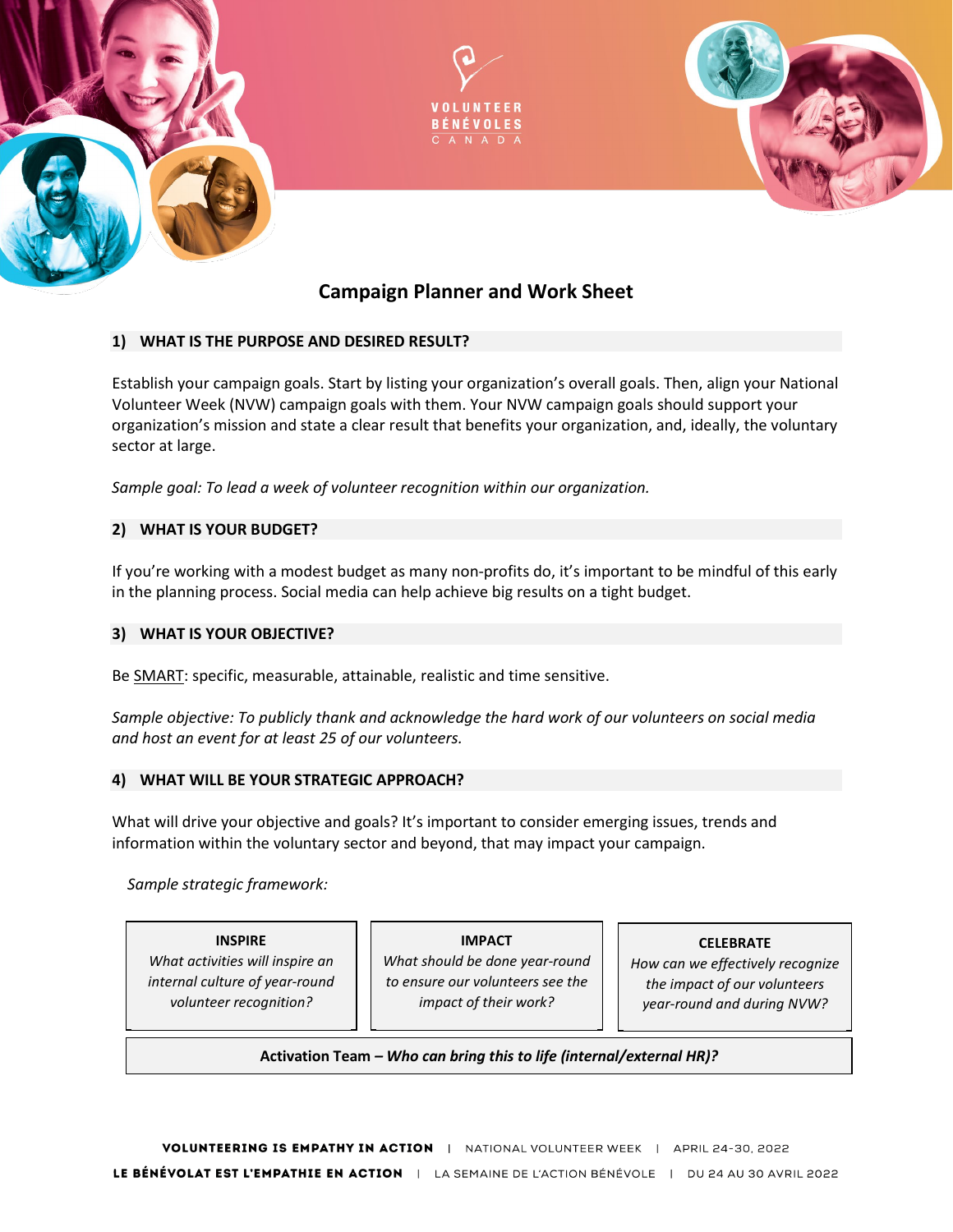

## **5) WHO ARE YOU TRYING TO ENGAGE?**

Think about the demographics and characteristics of your primary and secondary audiences. Consider how comfortable they are using technology. Some key audiences to consider are your volunteers, staff, board, members, financial supporters and people who influence these audiences.

### **6) WHERE AND HOW CAN YOU ENGAGE THEM EFFECTIVELY?**

How can you best reach your target audiences (online and in person)? How can you engage them while driving your intended objective and goals?

## **7) WHAT DOES SUCCESS LOOK LIKE?**

Your vision of success ties in with your campaign objective. Determine how and when you'll measure and report on success.